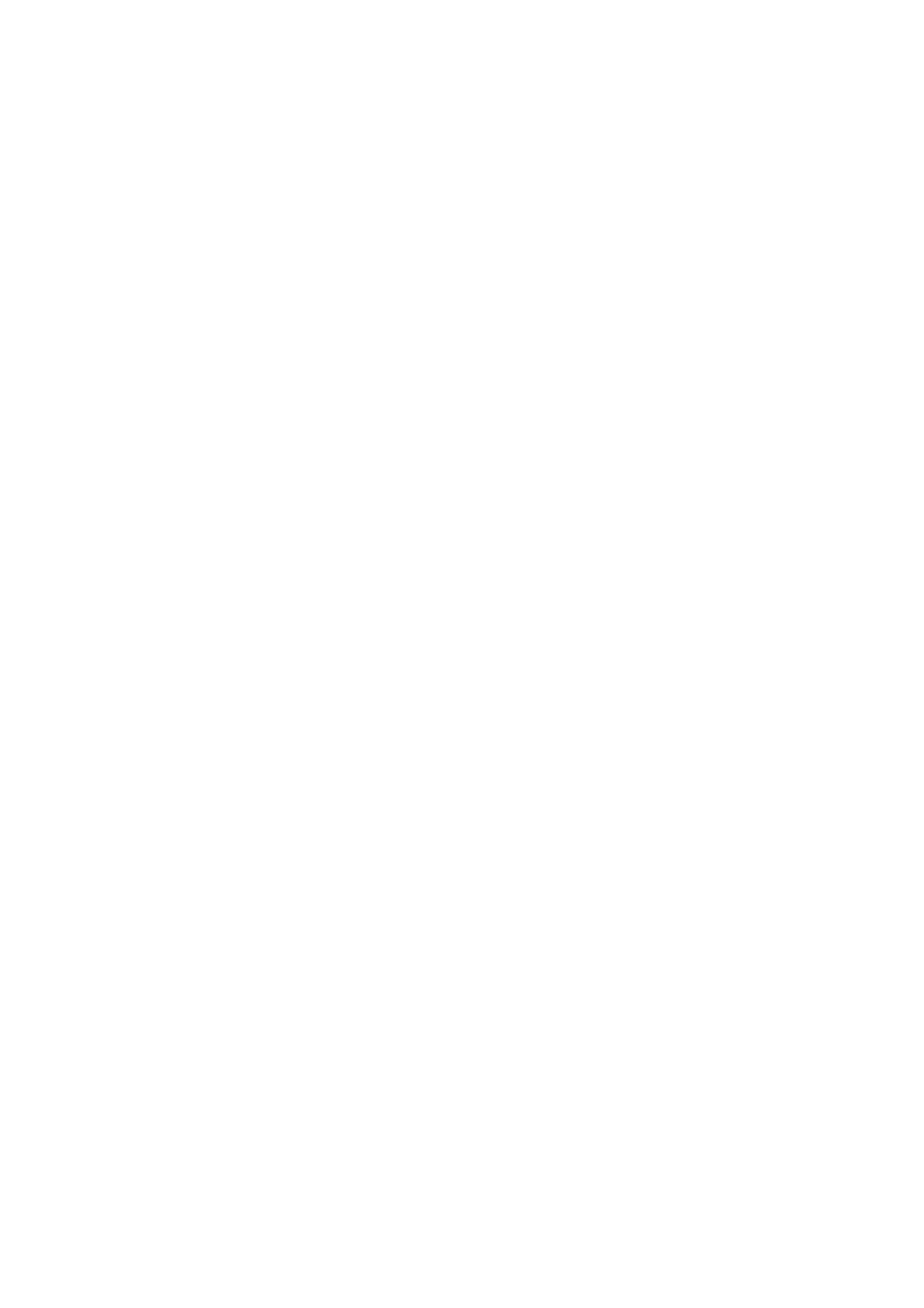#### **Acknowledgements**

Funding packages are provided to participants with a disability through the National Disability Insurance Scheme through the Commonwealth Department of Social Services.

Although funding for these programs has been provided by the Australian Government, the material contained herein does not necessarily represent the view or policies of the Australian Government. <https://www.ndis.gov.au/>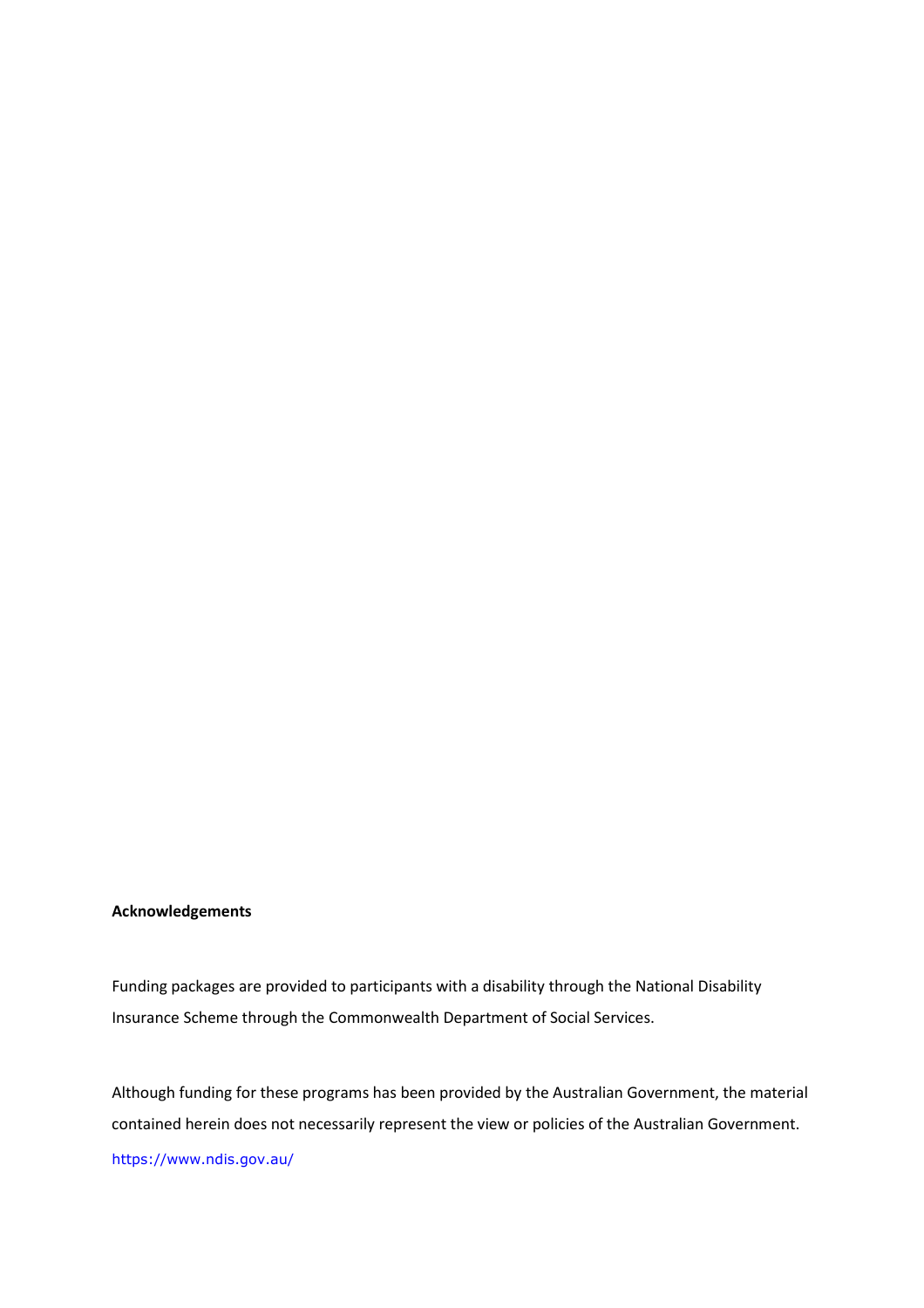## **Table of Contents**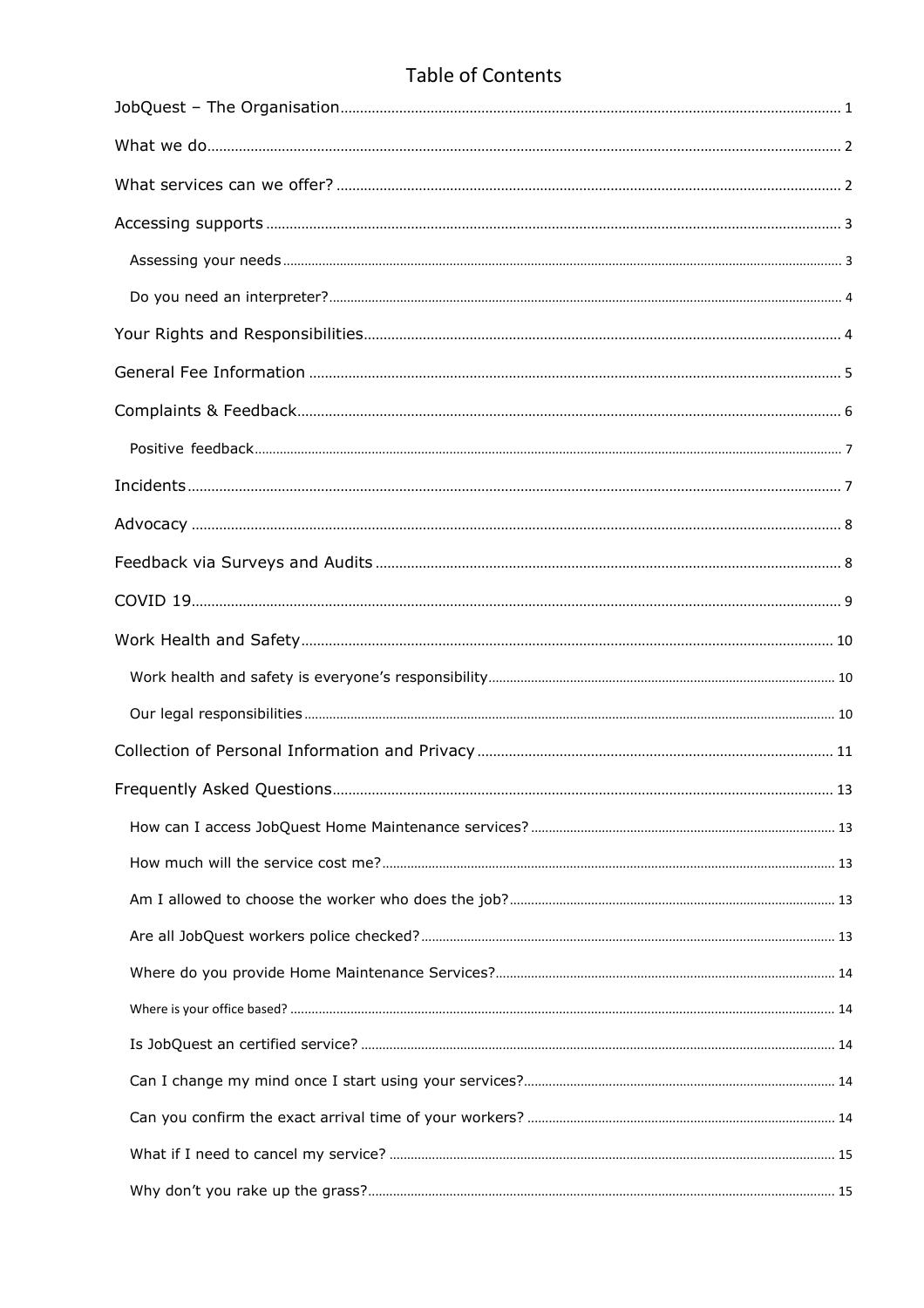# <span id="page-4-0"></span>JobQuest – The Organisation

JobQuest is the trading name of Penrith Skills for Jobs Ltd and the organisation has been involved for many years in assisting jobseekers to obtain and retain employment. JobQuest's target groups have been those who have had difficulty entering or re-entering employment for example, the long term unemployed, young people, new arrivals or people with disabilities.

Our Home Maintenance Services are designed not only to provide an excellent and vital service for the elderly in our community and people living with a disability but at the same time to provide work for people seeking to enter the workforce. This social enterprise model of service delivery means that not only are our clients assisted with their home maintenance needs but our employees are assisted through their work in our enterprise to develop their skills to further their work careers.

Life Skills Development Services are provided to our NDIS Participants.

#### **History**

JobQuest was set up by Nepean Skills Centre in 1998 to carry out youth, employment and training services. Since its inception in 1987, Nepean Skills Centre has continuously been involved in labour market programs aimed at assisting a range of people looking to increase their capacity to enter the labour market.

These programs have included work skills development, job seeking skills, work for the dole and a wide range of youth programs aimed at addressing the high youth unemployment in the regions in which we operate.

Originally centred in Penrith our head office now operates from a more centrally located premises in Girraween with other offices in Penrith and Newcastle. Our successful history is the results of full community support and our ability to adapt the programs we offer to suit the current opportunities.

Throughout the years, JobQuest has met each and every requirement of different funding bodies and has demonstrated an outstanding ability to manage government funds. We have a highly experienced and qualified Manager in place who reports to our Board of Directors and oversees the operations and the governance requirements of the organisation.

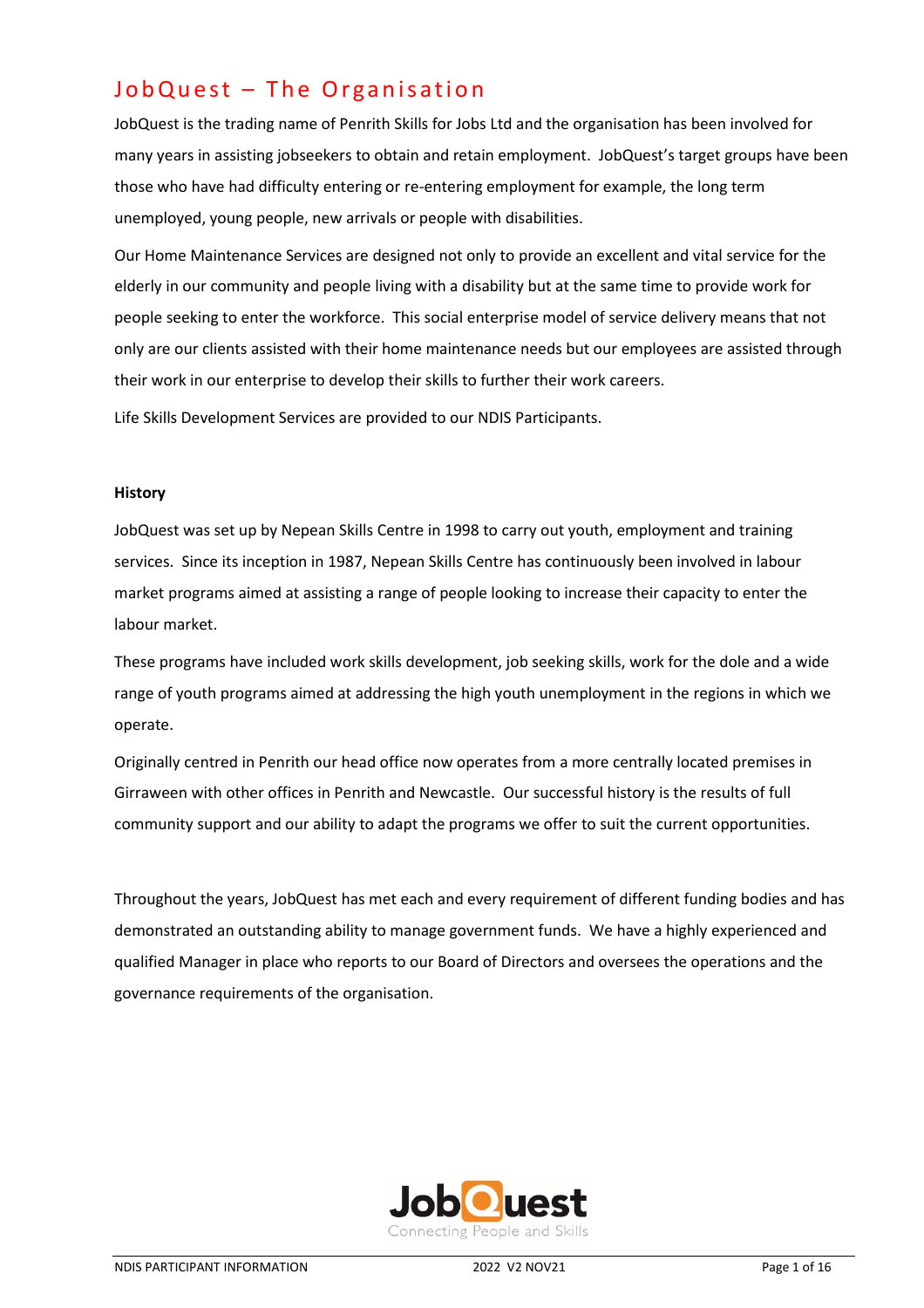### <span id="page-5-0"></span>What we do

JobQuest provides a range of services to NDIS participants in household tasks and skills development.

We provide a range of home maintenance services to Home Care and Veterans Home Care clients.

We provide youth programs in the community and in schools working with disadvantaged and disengaged youth.

JobQuest is a Registered Training Organisation and Community College offering a wide range of training programs both accredited and non-accredited across our communities.

We also provide services in the following areas:

- Western Sydney
- Blue Mountains
- Newcastle and the Hunter Region

## <span id="page-5-1"></span>What services can we offer?

#### **Household Tasks and Home Maintenance Services**

Our Services include domestic cleaning such as regular housekeeping, spring cleans and special cleans, handyman work such as minor repairs, changing light bulbs or small painting jobs, gutter cleaning, rubbish removal and garden tasks such as mowing, pruning or weeding.

We cannot supply materials and we can only do tasks that are reasonable and necessary if they are to be paid for from your NDIS funding.

Examples are as follows:

| Replace/repair clotheslines, letterboxes, fly<br>screens, doors and screen doors/locks | Wash and re-hang curtains, clean blinds, light<br>fitting and ceiling fans |
|----------------------------------------------------------------------------------------|----------------------------------------------------------------------------|
| Repairs to cement paths, steps, ramps, fences                                          | Window and glass door cleaning including sills and                         |
| Small tiling and painting repairs                                                      | tracks - ground floor external windows only                                |
| Install and checking smoke alarms                                                      | Oven and stove cleaning                                                    |
| Changing light bulbs, tubes and starters (tasks that                                   | High pressure washing - house, driveways, paths                            |
| do not require a Trade License)                                                        | etc                                                                        |
| Gutter cleaning ground floor only                                                      | Weed spraying and top dressing                                             |
|                                                                                        |                                                                            |

#### **Life Skills Development**

Our Life Skills Development services are tailored to the specific goals and needs of NDIS participants. Examples of these include – improving domestic skills such as housework and cooking; and improving ITC [Information Technology and Communications] skills such as using a computer or mobile phone, accessing the internet, sending and receiving emails and using on-line learning platforms.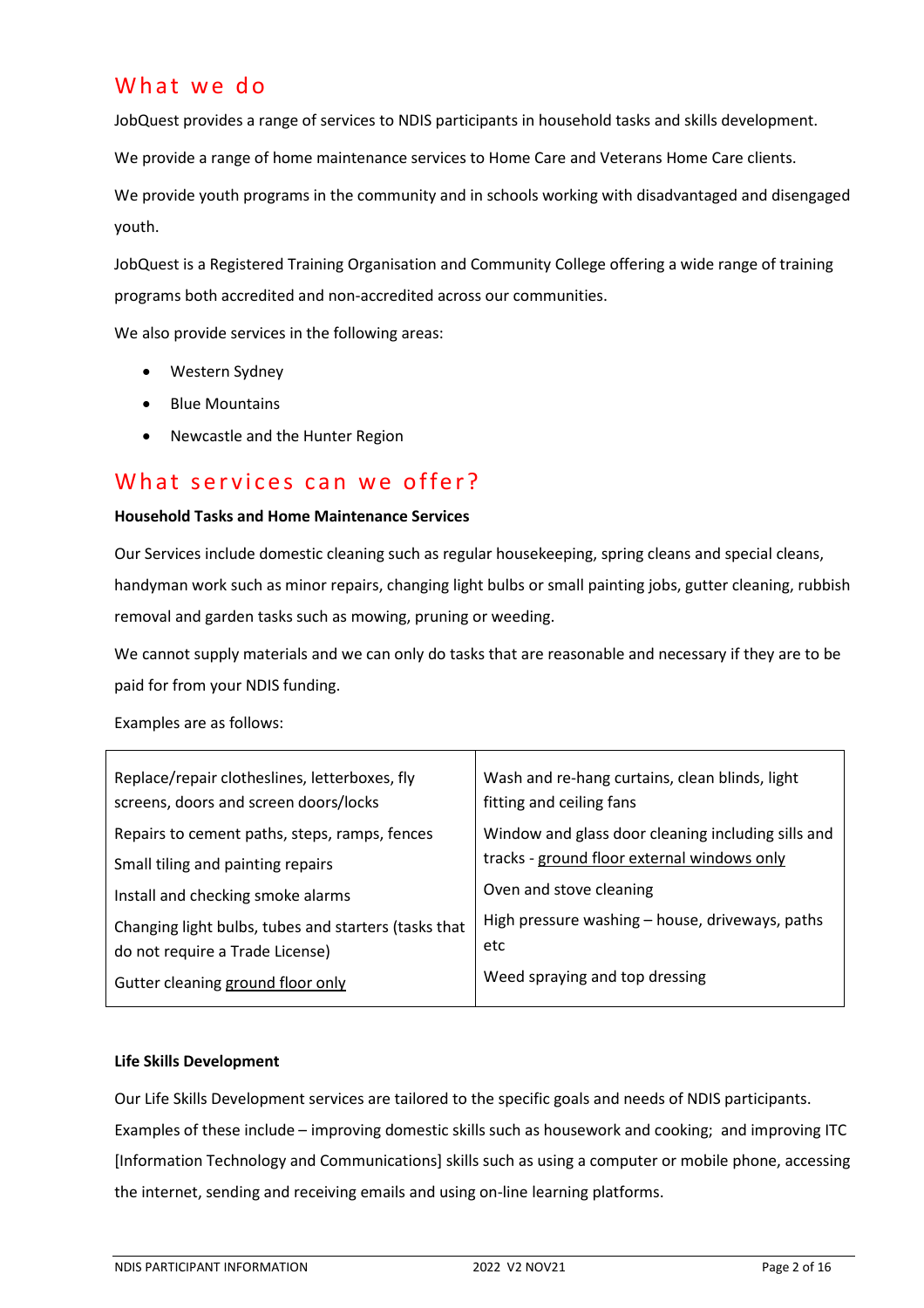## <span id="page-6-0"></span>Accessing supports

You can contact JobQuest directly to request services. Other people such as your doctor, a family member or a friend can also refer you to JobQuest.

| Phone                 | Sydney office:    | 86778885                    |
|-----------------------|-------------------|-----------------------------|
|                       |                   | Newcastle office: 4960 9024 |
| Email                 |                   | mail@jobquest.org.au        |
| <b>Business Hours</b> | $9:00am - 5:00pm$ | Monday to Friday            |

If you already access the same services from another provider, you have the right to change providers at any time. You will need to give your existing provider for the same services notice to end your existing Service Agreement. You should check your existing agreement first, and then let the provider know that you want to end the service. You should also request an acknowledgement back from the provider that they have received your notice. You don't need to tell a provider why you want to change, but you can if you want to.

You can still sign a Service Agreement with JobQuest for a range of services including one-off jobs. We can help you with this if requested.

#### <span id="page-6-1"></span>**Assessing your needs**

A JobQuest staff member will talk to you about how you can access our services and what we can offer.

Once agreement has been reached on the supply of services to you – you will need to attend to the appropriate paperwork to get the work done. This includes:

A Service Booking or Service Quote [which outlines the work and the cost] you need to sign

A NDIS Service Agreement Terms and Conditions you need to sign

We will also collect information from you that will enable us to provide you with the best possible service and ensure sure that the service we provide meets your needs. If we are not able to assist you, JobQuest staff will let you know whether there are other available supports and arrange a referral for you where appropriate.

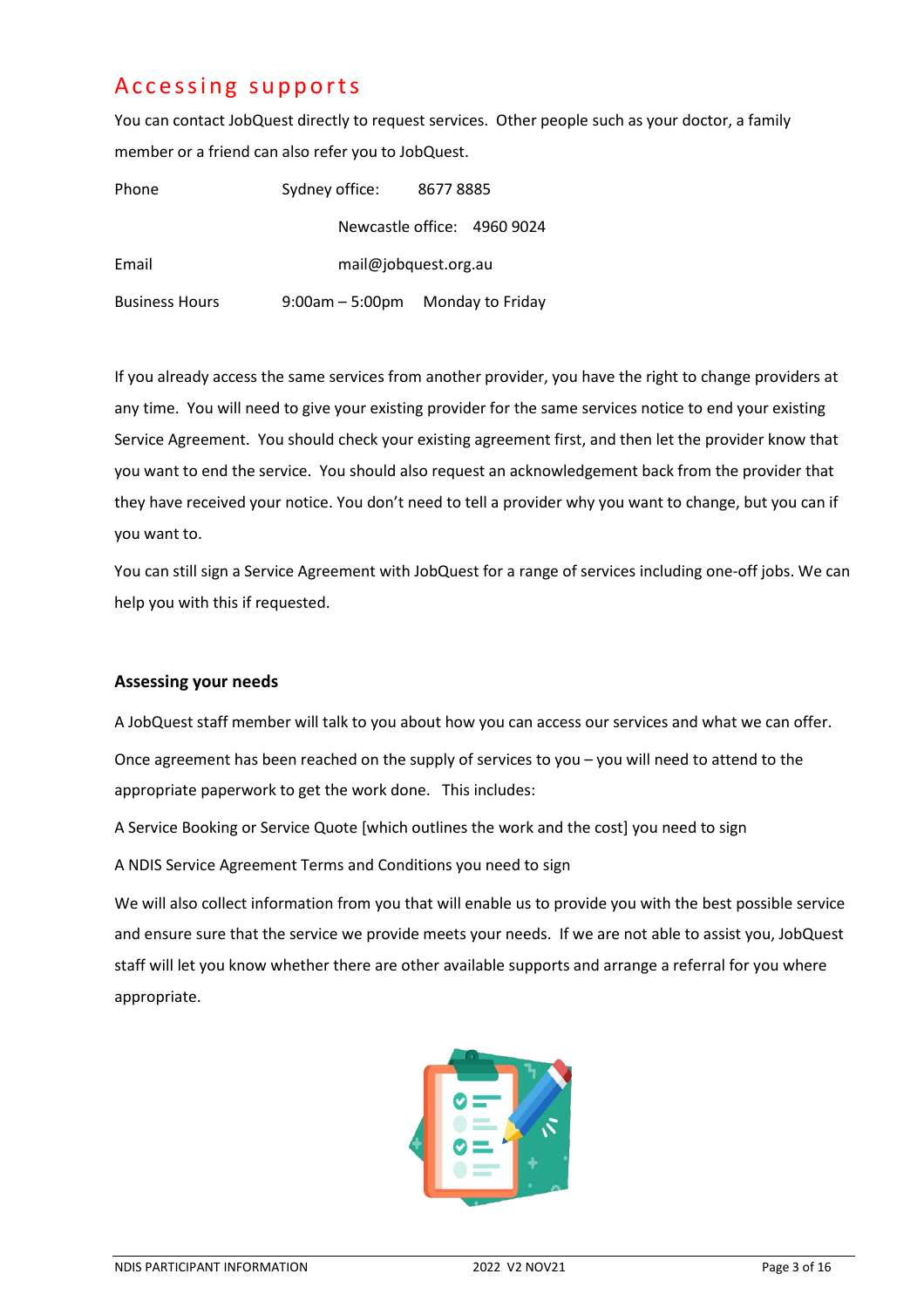#### <span id="page-7-0"></span>**Do you need an interpreter?**

Telephone Typewriter (TTY) service are available for people who are deaf or hearing impaired Contact TTY on 1800 810 586

If you speak a language other than English then you can call the Translating and Interpreting Service (TIS) on 131 450.



## <span id="page-7-1"></span>Your Rights and Responsibilities

Every participant has certain rights and responsibilities which are set out in the NDIS Service Agreement Terms and Conditions.

You will need to read and sign the NDIS Service Agreement Terms and Conditions which is kept on file so we know you have received this information.

You can ask someone to help you with this and they can read and sign on your behalf.

Please read through the relevant document for you as it is important for you to know your rights. It's also important for our organisation and our staff that you know your responsibilities as well as our own.

One of your responsibilities is to treat our staff with respect at all times. This means not abusing or mistreating staff, in person, or when on the phone.

We have hundreds of clients and sometimes things go wrong or the weather is bad and we cannot do a job we expected to be able to do. We are happy to accept complaints and criticism to help us improve but abuse of any kind is not acceptable.

Another responsibility for clients with dogs and cats is to remove faeces [poo] from where our workers are working. This includes from lawns and gardens. Mowing dog poo can result in the worker being sprayed with the foul-smelling substance and is unacceptable.

If you have any questions about your rights and responsibilities please do not hesitate to ask.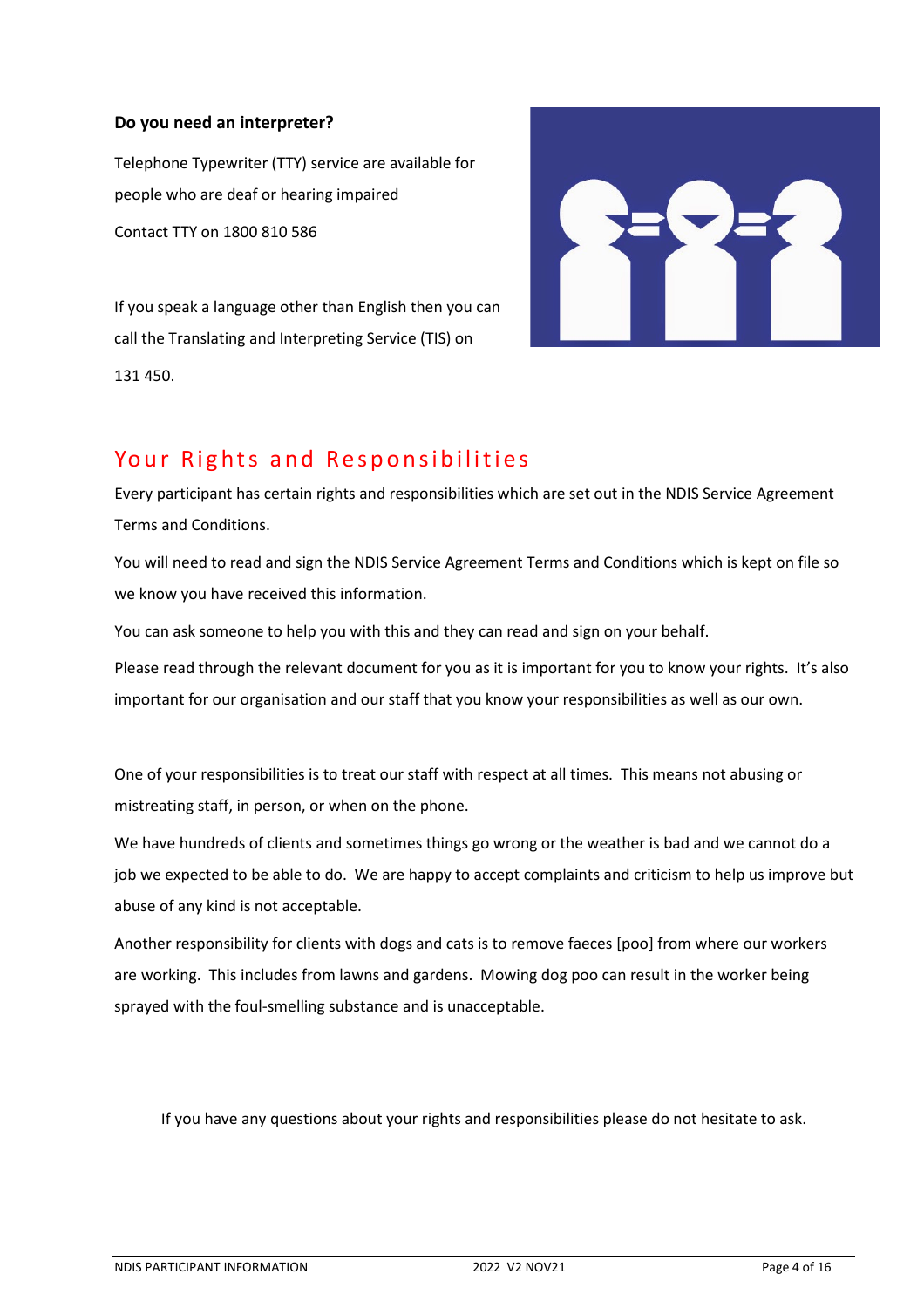# <span id="page-8-0"></span>General Fee Information

JobQuest will provide a Service Booking or Service Quote regarding the fee to be charged for any service and ensure you understand the payment procedures.

All participants will be informed of the fees applicable to them at the time of assessment or commencement of the service.

It may also be necessary to re-assess participants due to a change in circumstances, particularly in relation to their financial situation changes to any funding arrangement – for example their NDIS Plan.

NDIS Participants who wish to receive ongoing services will have the cost of all these services put aside from their plan budget at the beginning of the Service Agreement. The funds will only be claimed as the service is completed.

If you manage your own plan and pay your own invoices, you will be provided with options for paying. JobQuest does not accept cash payments. All invoices are due for payment on the day the service is delivered. Please use the invoice number as a reference.

Australian Consumer Law applies to all businesses that provide goods and services and protects the rights of consumers from unlawful trading practices. The laws relate to contracts, guarantees for goods and services, product safety and selling practices. JobQuest must abide by consumer laws in its dealings with all clients and customers.

#### **Complaints about fees**

All participants have the right to complain about the fee they are being charged if they feel it is unfair or not affordable, either once the initial assessment has been made or at any time while they are receiving services.

Participants may require or elect to have an advocate in the complaint process.

As part of resolving fee complaints, JobQuest will confirm:

- The assessment has established the participant's correct income level. The participant has significant additional costs affecting their ability to pay for services, and whether the assessor has taken this into account and applied a reduction or waiver of fees.
- The participant has understood the fee process and their entitlements. The participant's circumstances have changed and the fee needs to be reassessed.
- There is a carer or guardian who should be involved in the fee process.

The same process for managing general complaints is also used for complaints about fees as described on the next page.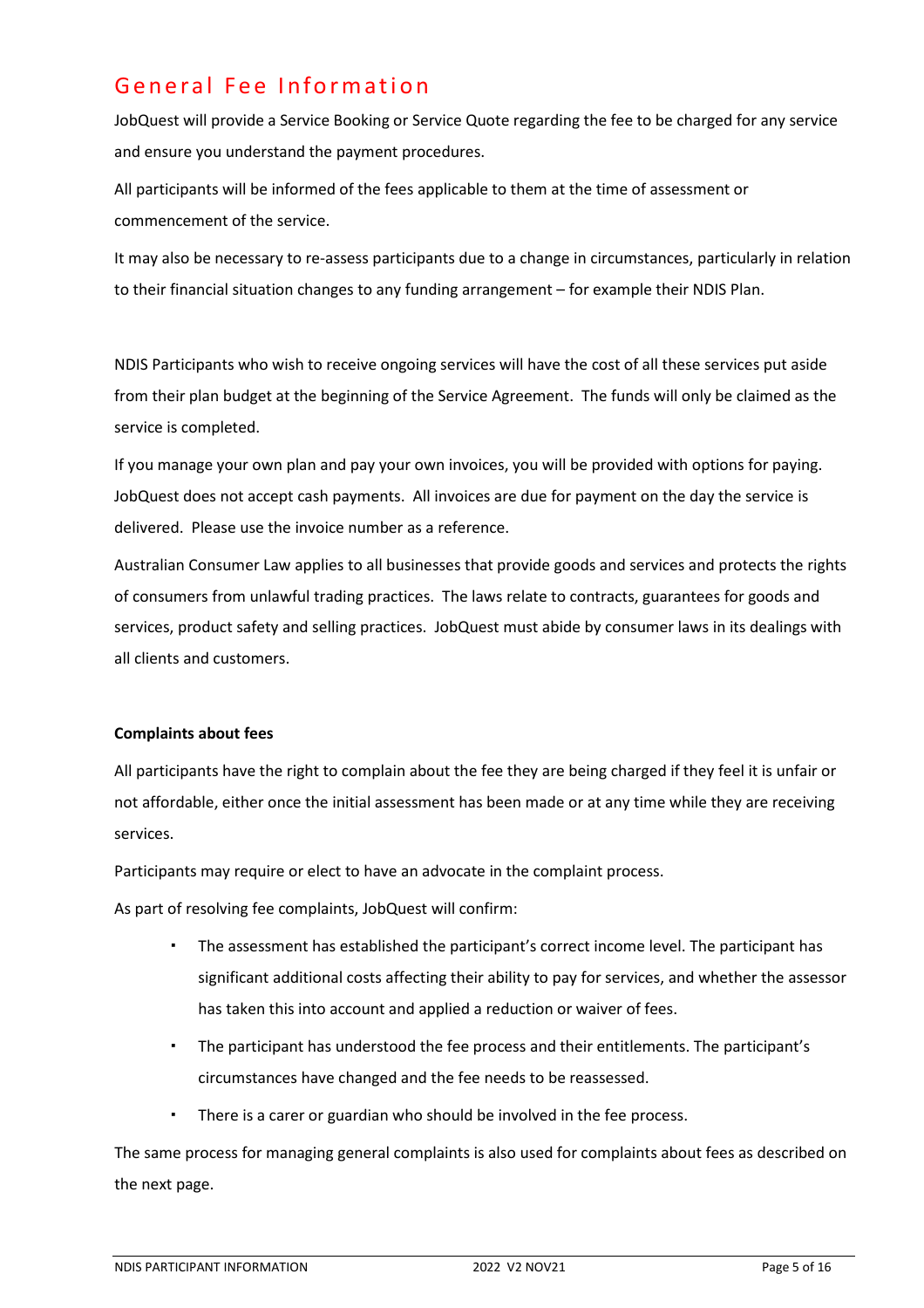# <span id="page-9-0"></span>Complaints & Feedback

JobQuest welcomes feedback from our customers. We consider any complaint or feedback to be important information which we can use to improve our services. You can be sure that all complaints and feedback will be treated fairly, promptly, confidentially and respectfully.

Please contact our JobQuest staff by:

Phone Sydney office: 8677 8885 Newcastle office: 4960 9024



during business hours

Email [mail@jobquest.org.au](mailto:mail@jobquest.org.au) Letter P O Box 58, Penrith NSW 2750

Any complaints about the services provided to our participants will be actively processed and monitored in a fair and reasonable manner and the principles of impartiality, transparency, confidentiality and consistency maintained at all times through the process.

Staff will use the guidance provided by the [NDIS Quality and Safeguarding Commission](https://www.ndiscommission.gov.au/providers/complaints-management) to handle a complaint. We will also provide any participant, whose complaint has not been resolved by JobQuest, the NDIS Quality and Safeguarding Commission fact sheet [How to make a complaint](https://www.ndiscommission.gov.au/document/806) and any assistance required to raise their complaint with the Commission.

Our staff will treat all participants with respect and courtesy at all times and keep participants and their family, carer or other support team members informed of the progress of any complaint.

**All complaints will be responded to within 2 working days** to enable the relevant supervisor to investigate the complaint.

**Every attempt will be made to resolve all complaints within 14 days**. Where this is not possible the complainant and relevant others will be kept inform of any progress being made on recommended actions.

Any complainant who is unhappy with how a complaint is being handled should make contact with the Chief Executive Officer of JobQuest and raise their concerns. Do this by calling the Sydney number 8677 8885 and leaving your contact details.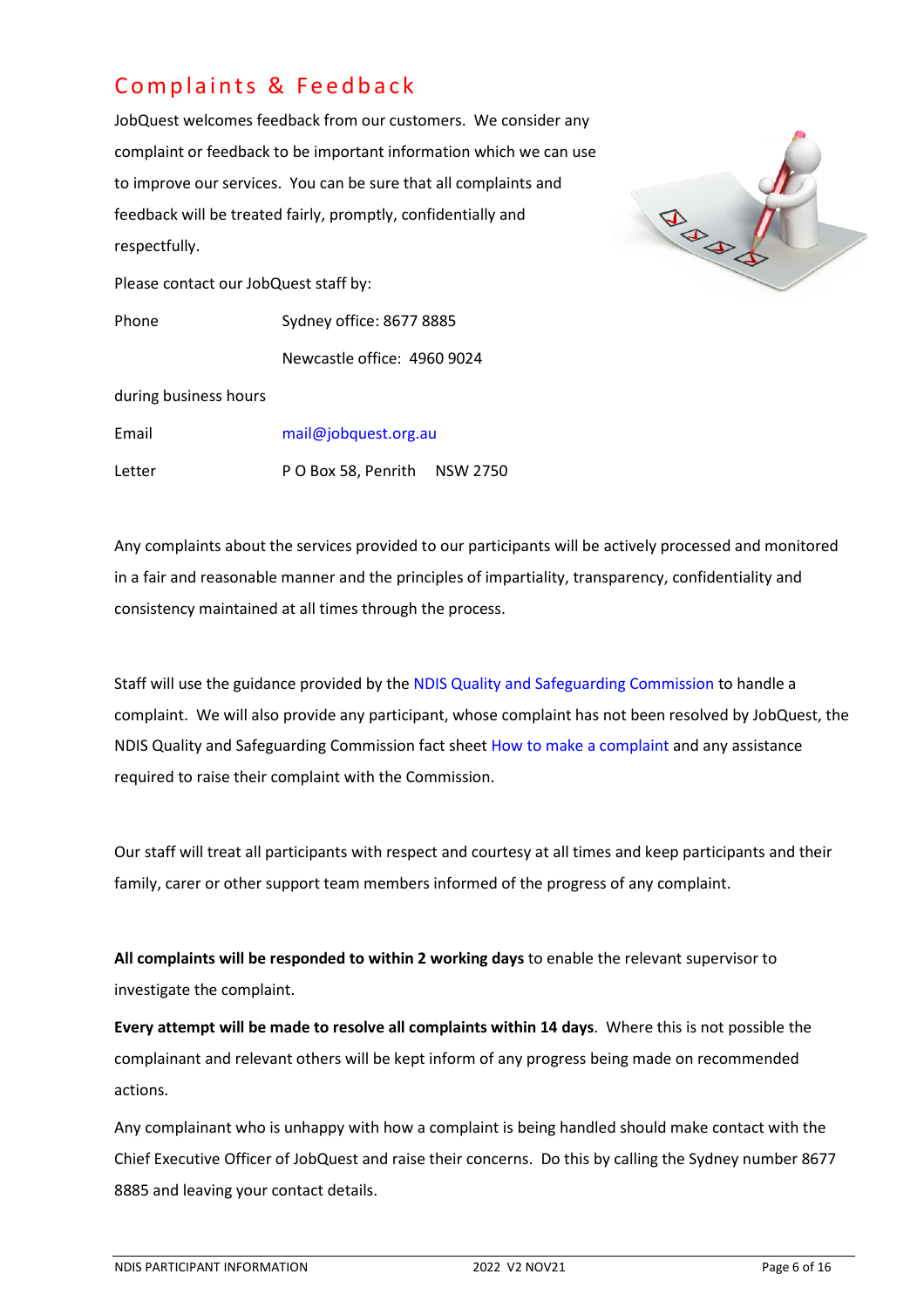If you are not happy with how the complaint is being handled in relation to a participant with a disability who is a participant in the NDIS you can contact the NDIS Quality and Safeguards Commission:

- **1800 035 544** (free call from landlines),
- TTY 133 677, or National Relay Service and ask for 1800 035 544.
- Interpreters can be arranged
- [https://www.ndiscommission.gov.au/about/complaints](https://www.ndiscommission.gov.au/about/complaints-feedback/complaints)[feedback/complaints](https://www.ndiscommission.gov.au/about/complaints-feedback/complaints)

#### <span id="page-10-0"></span>**Positive feedback**

We are also happy to receive positive feedback on our employees and the work they do for you. Please feel free to contact our staff or the Manager of your service to report on a job well done or a particularly helpful or courteous staff member.



## <span id="page-10-1"></span>Incidents

Should you be involved in any sort of incident or a staff member thinks that you might be in danger in some way, JobQuest staff have a guide to tell them how to report this and act to protect or help you.

The first thing that will be done is to protect you from any danger or get help if you are injured.

Then we will write down everything about the incident so it can be reported to the proper people.

If a crime has been committed this will be the Police. If it's something really serious this will also be the NDIS Commission.

We may need to get help from other people in your circle of support, but we will ask your permission before we do this.

We will help and support you as best we can if you need it. We will also do what we can to make sure that the incident does not happen again.

If you need help you can call our office. If you need someone to help you, we can assist you to get an advocate – see below.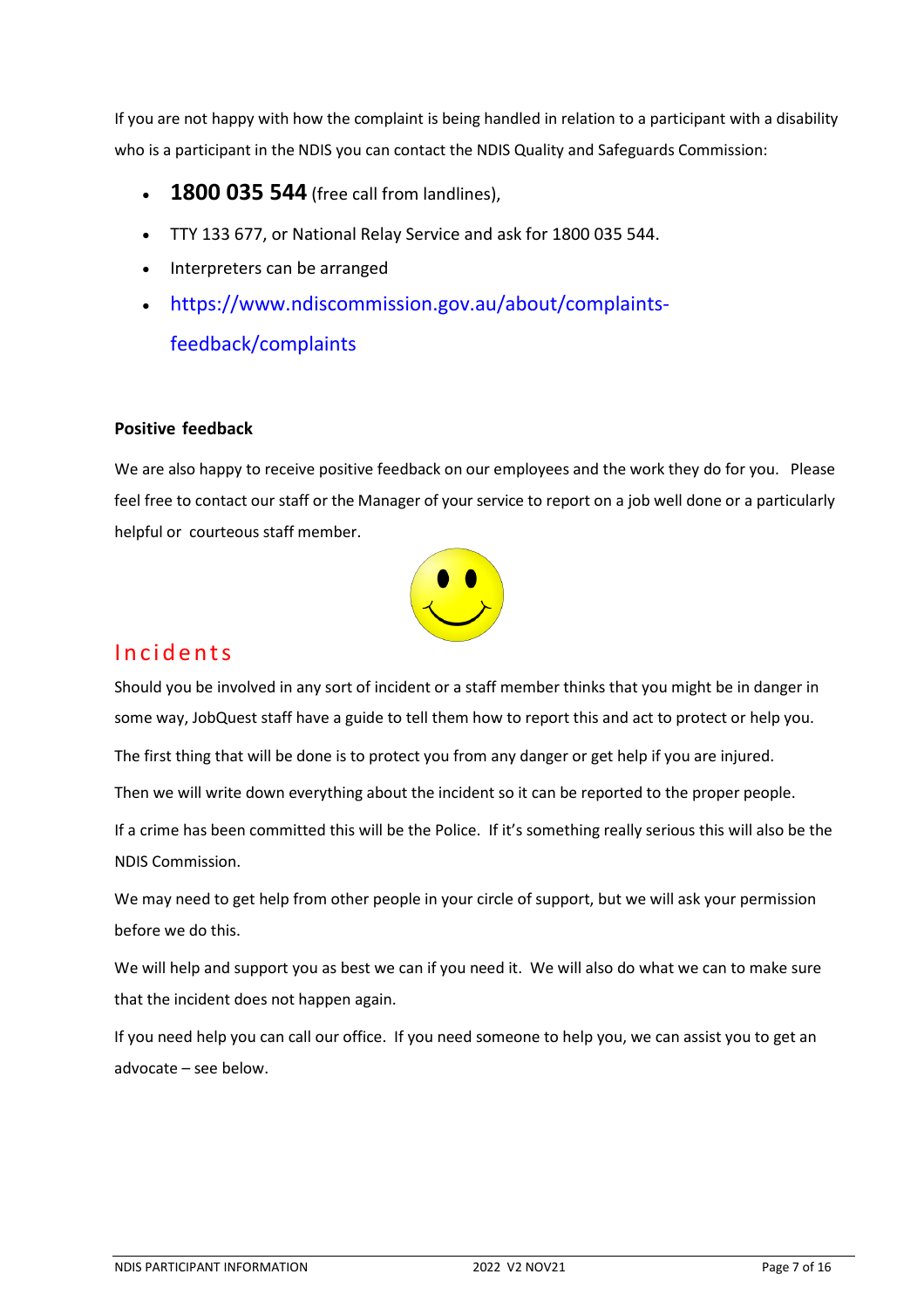# <span id="page-11-0"></span>Advocacy

You also have the right to an advocate to help you make a complaint. They offer confidential and independent advice and support for people receiving disability services. An advocate is someone who stands beside you and works on your behalf and at your direction in a way that represents your expressed wishes.

An advocate can:

- Support you in making decisions that affect your quality of life
- Provide you with information about your rights and responsibilities, and discuss your options for taking action
- Support you when you raise an issue with us or other service providers
- Support you at any stage of a complaints process.

Advocacy is free, independent and confidential. An advocate will always seek your permission before taking action.

The National Disability Advocacy Program (NDAP) provides people with disability with access to effective disability advocacy that promotes, protects and ensures their full and equal enjoyment of all human rights enabling community participation.

A list of disability advocacy agencies currently funded under the National Disability Advocacy Program, including the nature of the services they provide, their service coverage area and contact details, can be located by viewing the disability advocacy finder:

<https://disabilityadvocacyfinder.dss.gov.au/disability/ndap/>

## <span id="page-11-1"></span>Feedback via Surveys and Audits

JobQuest continuously monitors the quality of our services so you will be asked to provide feedback. This may be done through a telephone call or being given a survey form to complete. Giving us any feedback on our services – praise or criticism helps us to improve our services. We appreciate our participants providing this when asked.

Also JobQuest is audited every year to maintain our NDIS Provider Registration. Our auditor contacts participants as well to get feedback. This may be done by phone or in an interview.

Where a participant wants a person responsible to speak to an Auditor on their behalf they just need to complete a consent form for the Auditor.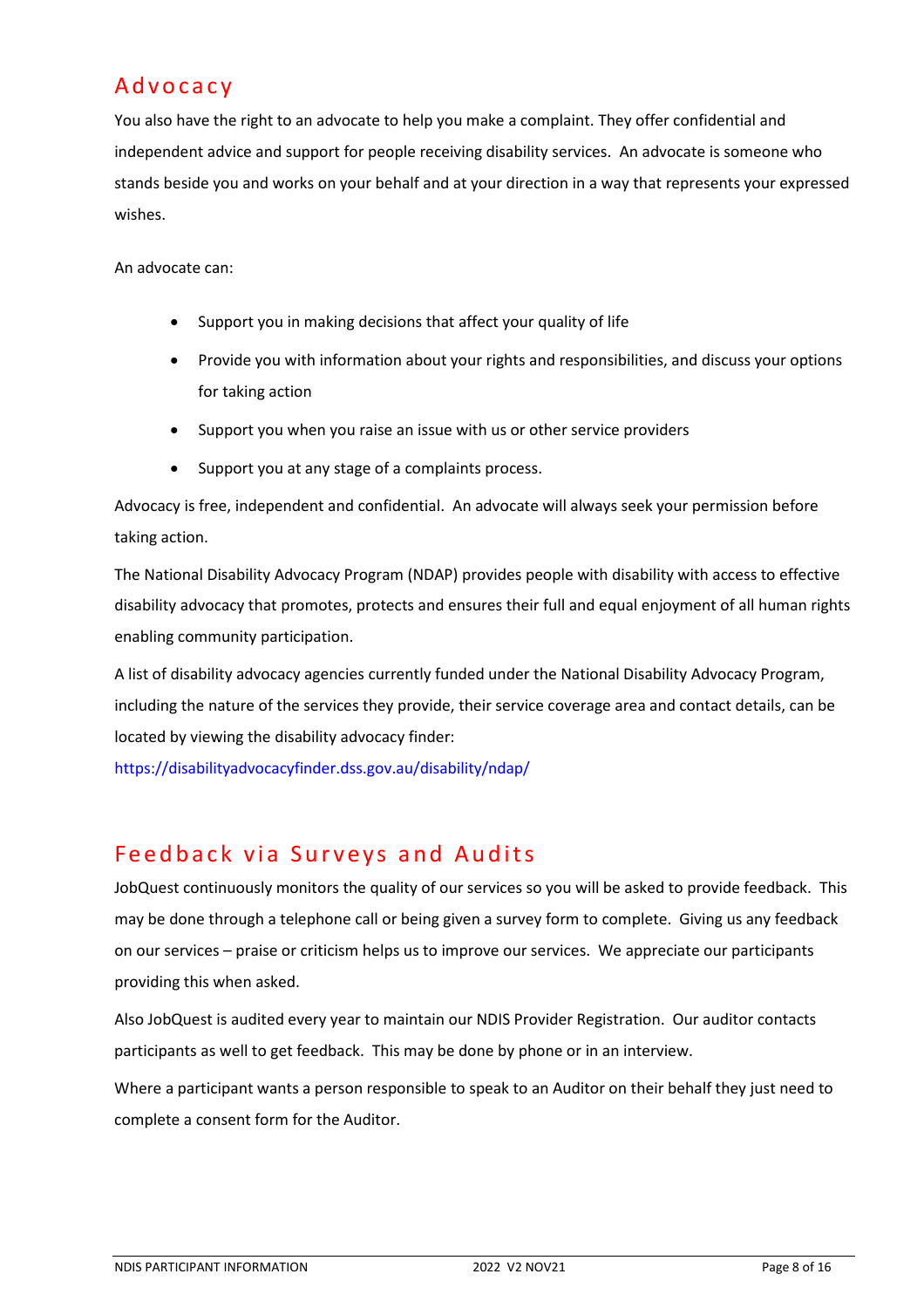# <span id="page-12-0"></span>COVID 19

The Department of Health provides information to providers and the public about public health orders and Covid-safe guidelines.

JobQuest must abide by all requirements to ensure that our clients and our staff remain Covid-safe.

This means that workers may need to wear a mask and social distance when providing services.

If you have symptoms or have been tested and are positive for Covid-19 we will not be able to provide services until you are well and have tested negative.

We ask our clients to assist us with the following in order to prevent any cross contamination:

- 1. Allow our cleaners to use all your own equipment. eg. Your broom, your mop, your mop bucket, your vacuum cleaner.
- 2. Allow our cleaners to bring Microfiber or Chux type cloths brand new and leave the used cloths in your washing machine for you to wash and dry, and the cleaner will use the same cloths when they come next time.
- 3. Our cleaners will use your cleaning products; your products must be in the original container with directions/ poison information etc on the label;
- 4. We have requested our cleaners change disposable gloves often while cleaning houses. If you see them change gloves a few times, this is the reason.
- 5. The cleaners will also use hand sanitiser before entering and when leaving your property.
- 6. We need to stand-down any worker who is sick or feeling unwell. We are doing this as per the Government Guidelines; and we hope you understand that if this happens, we may need to send a replacement worker.
- 7. If you would like our worker to wear a facemask please let them know. They have supplies ready and will not take offence to the request. If there is a Public Health Order to wear masks, they will wear one at all times.
- 8. We have asked all workers to refrain from any personal contact such as handshake.

If you have any questions or need more information, please give us a call on 8677-8885

If you are concerned at all about receiving services during the Covid-19 pandemic, please don't hesitate to contact the office.

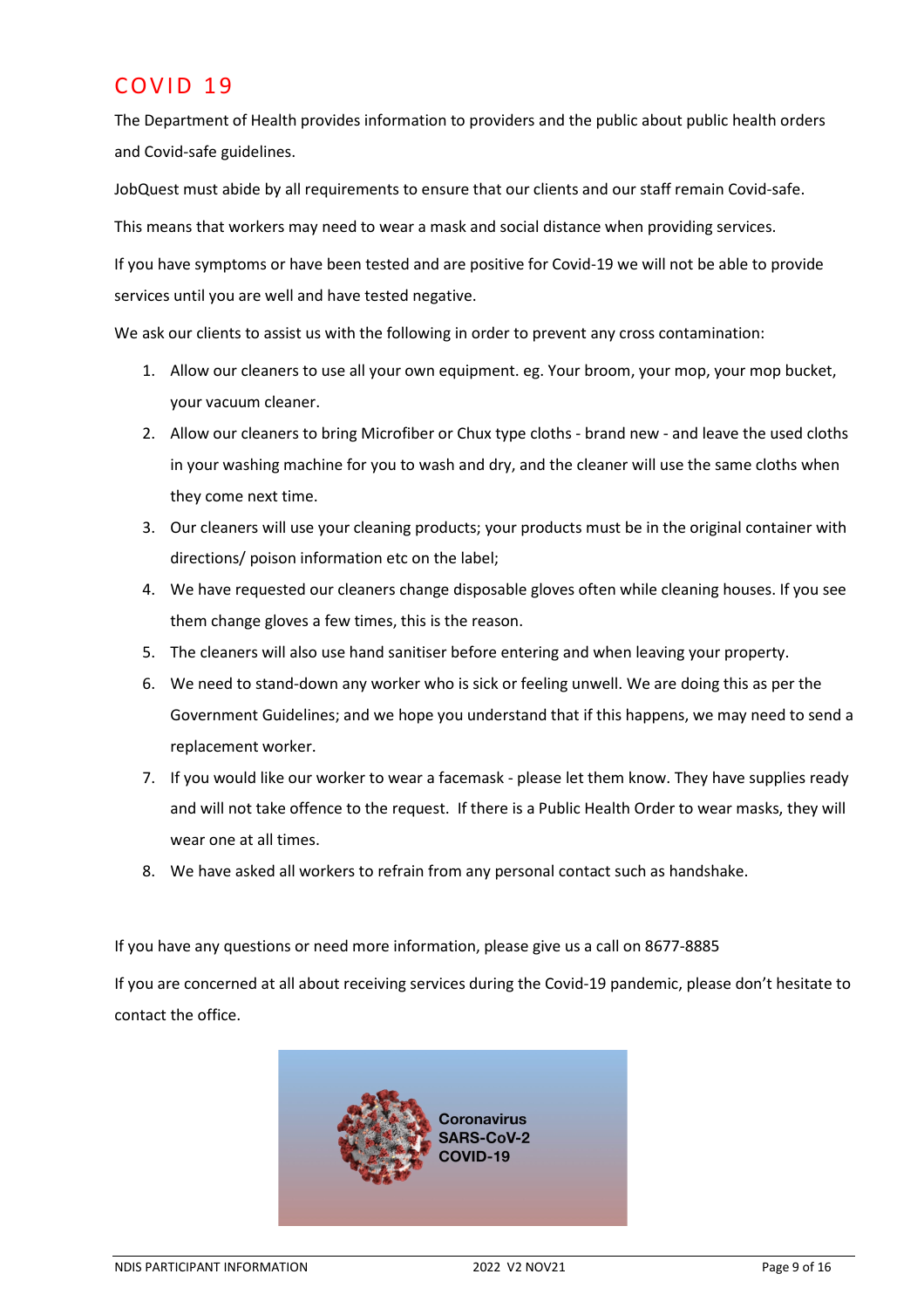# <span id="page-13-0"></span>Work Health and Safety

#### <span id="page-13-1"></span>**Work health and safety is everyone's responsibility**

Every employer has a legal responsibility or duty of care to protect the health and safety of people in the workplace.

#### <span id="page-13-2"></span>**Our legal responsibilities**

NSW is legislated by the WORK HEALTH AND SAFETY ACT 2011 .The legislation requires employers to adopt a risk management approach to eliminating and controlling risks to health and safety.

This means that when working in people's homes our employees must identify, assess and control any risks or hazards before they can commence work. This means that:

- Our staff are required to consider any safety issues that might present at your home,
- Discuss with you how any safety issues might be addressed,
- Report any significant safety issue to their supervisor, and
- Assist the supervisor to work with you to address any significant safety issue.

#### Example 1:

Mary Jones lives alone with her pet alsation dog. The dog is very protective of Mary and tends to be very aggressive with strangers. When Joe, the staff member from JobQuest calls at Marys' to do some work on her house, the dog does not allow him to enter the property.



Joe then calls his supervisor Cheryl who in turn calls Mary who had not realised that the dog had Joe bailed up at the gate. When Joe gets into the home he does a quick safety check in which he notes the problem with the dog. Arrangements are made with Mary that the next time Joe is due to call, she will contain the dog in the laundry. Joe also checks he has her phone number in case she forgets to do this.

Example 2:

When JobQuest staff member Maryanne visits Paul Reid for the first time she notices that he has two overloaded powerpoints and a lot a flammable materials in the vicinity of these in his bedroom. Maryanne notes these on the safety checklist and then discusses



with Paul and his mother her concerns about the risks. Mrs Reid agrees that there is a problem and says her daughter had already purchased 2 power boards for them but he had not got around to putting them in place. Maryanne seeks Mrs Reid's permission to do this for her, throw out the old double adaptors and move the flammable items from near the power points. Once this is done she then notes on the safety checklist how the risk has been controlled.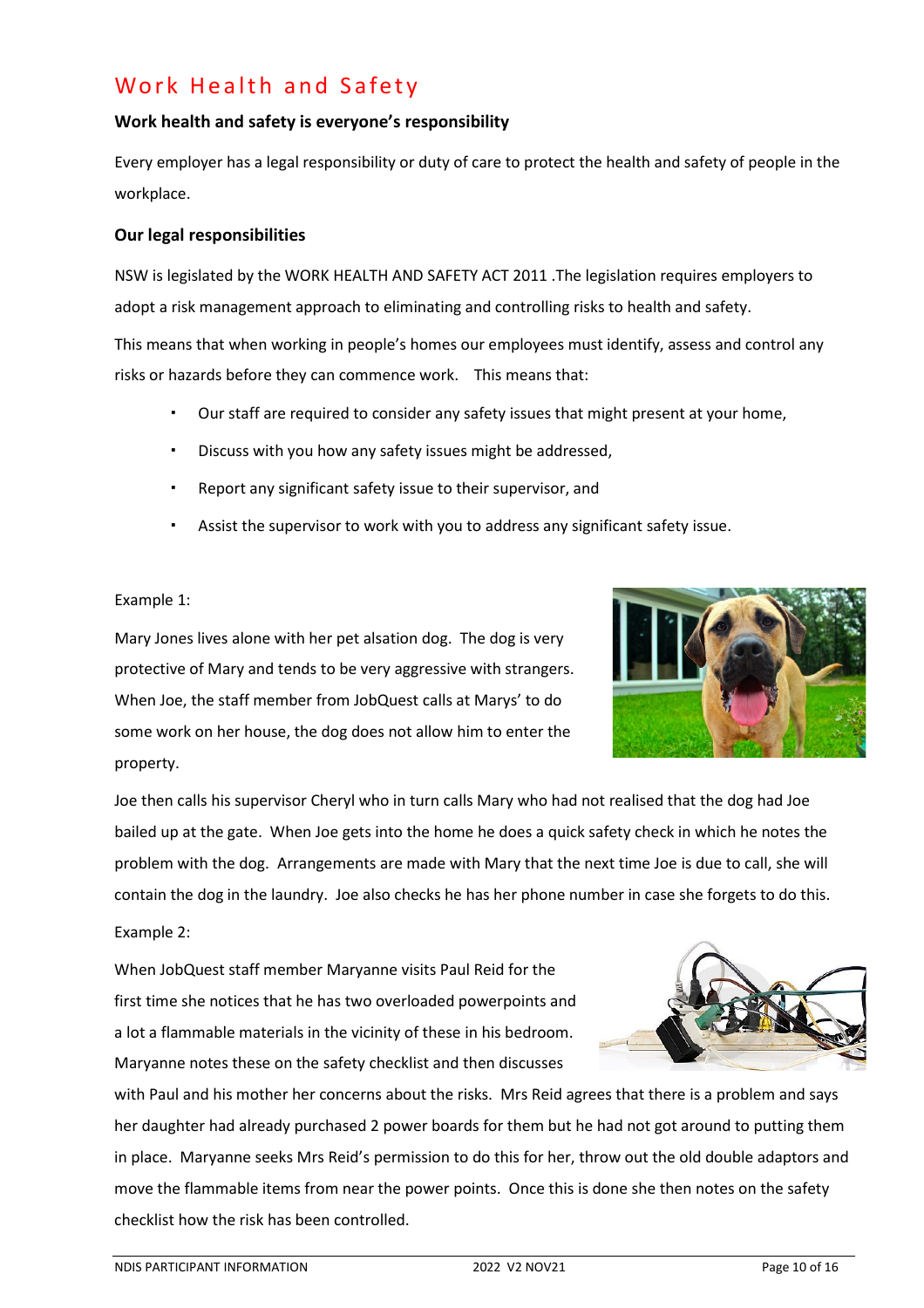# <span id="page-14-0"></span>Collection of Personal Information and Privacy

In line with its Information Management Policy, JobQuest is committed to ensuring that the privacy of information of all participants is in line with the Privacy and Personal Information Protection Act 2002 (NSW) and the Privacy Act 1988 (Cth).

Information under the National disability Insurance Scheme is also collected under the NDIS Quality and Safeguarding Framework.

| What information is collected by JobQuest?                                                                             | Why is it collected?                                                                                                                                                                                                          |
|------------------------------------------------------------------------------------------------------------------------|-------------------------------------------------------------------------------------------------------------------------------------------------------------------------------------------------------------------------------|
| Personal details that enable us to provide your<br>services - name, address, date of birth, proof of<br>identification | Personal details enable us to provide the services you need<br>and determine your eligibility for any subsidised services                                                                                                     |
| Contact information for your primary carer, next of<br>kin or other support person                                     | This is collected so we can contact this person if we cannot<br>raise you or you want us to report to them                                                                                                                    |
| <b>Client Risk Profile</b>                                                                                             | This information is collected so we can provide our services<br>in your home safely and that any safety risks that are in your<br>home can be considered and controlled for your protection<br>and that of our Field Workers. |
| Any assessments or individual plans completed in<br>relation to the participant                                        | This information is collected so we are all clear on what your<br>needs are                                                                                                                                                   |
| Any notes about the services provided to the<br>participant                                                            | This information is collected so we track progress in meeting<br>your needs and document any issues, concerns or feedback<br>from you                                                                                         |
| Any agreements between participants and JobQuest<br>or records relating to fees being charged                          | This information is collected so we have a record of our<br>agreements together                                                                                                                                               |
| Accounts that relate to services received by<br>participants                                                           | Records of accounts generated and paid                                                                                                                                                                                        |
| Records relating to financial status and financial<br>hardship applications and determinations for a<br>participant    | This is to enable us to determine your fees and your<br>eligibility for subsidised services.<br>It is also collected if we need to consider waiving fees due to                                                               |
|                                                                                                                        | hardship.                                                                                                                                                                                                                     |
| Records that relate to any complaints made by<br>participants                                                          | This information is collected so we have a record of any<br>complaint, how it was handled and how it was resolved.                                                                                                            |
| Records about employees employed to deliver<br>services to our participants                                            | Employee information is kept as a matter of course and<br>JobQuest ensures that it meets the requirements of the<br>Records Principles when keeping records for employees<br>administering and delivering these services.     |

We also ask you for your consent for us to talk to other people such as your family, Coordinator of

Support or other providers so we can make sure we can give you the best service. You can change your mind about this at any time.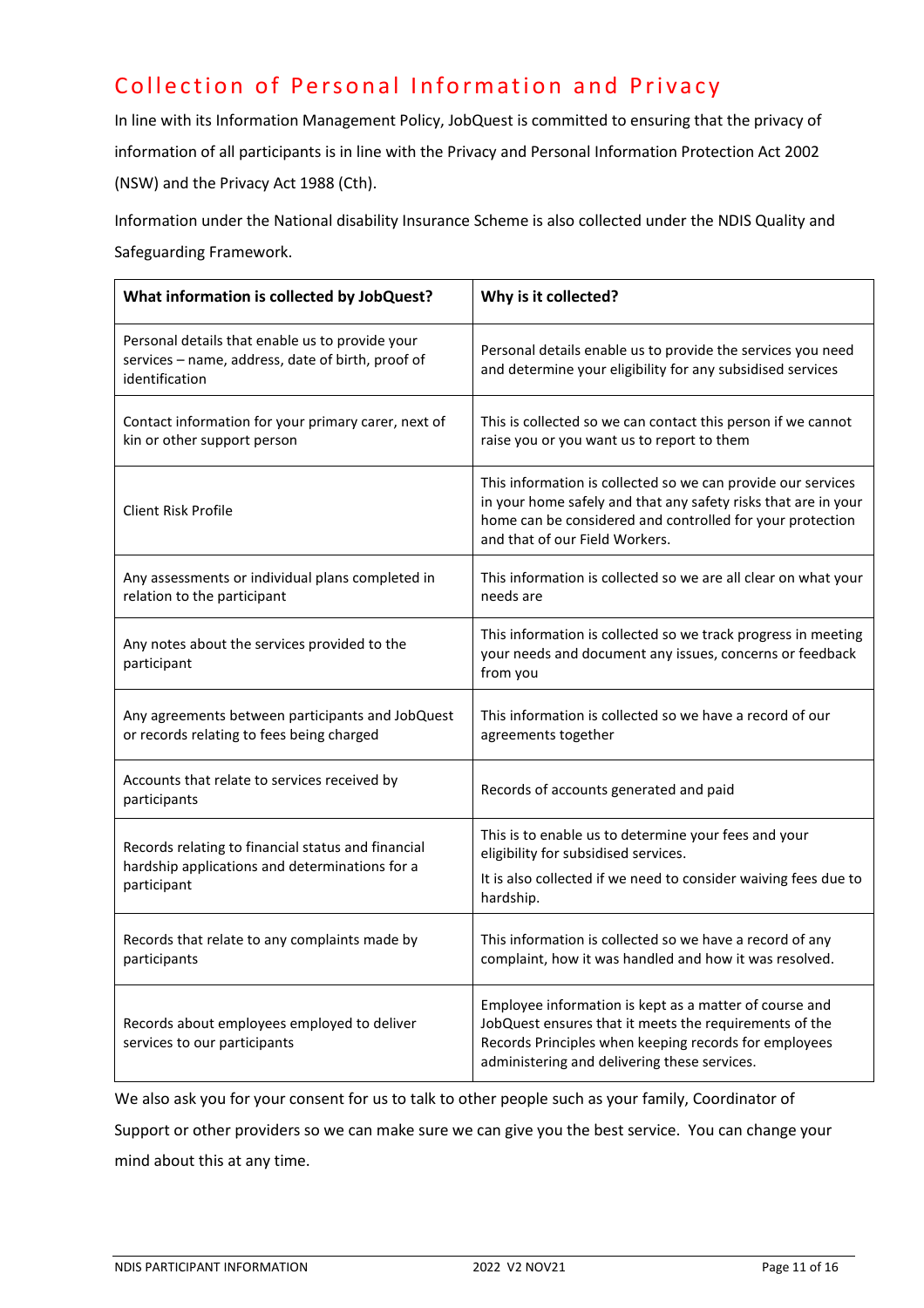#### **How long do we keep this information?**

While you remain a client of JobQuest we will keep the records about you on file in either paper or electronic form.

If you transfer to another Service Provider a copy of your records may be transferred to this provider with your permission.

As an NDIS participant we must keep records that enable the NDIA to accurately ascertain the quantity, type and duration of support delivered for a period of no less than 5 years from the date of issue.

#### **Who has access to personal information?**

Access to personal information is restricted to senior staff working in the program that provides the services to you, the Manager and Compliance Manager who audits our operations.



REMEMBER THAT YOUR INFORMATION CAN ONLY BE PROVIDED TO A THIRD PARTY BY JOBQUEST WITH YOUR CONSENT!

#### **How can participants get access to the information that JobQuest keeps about them?**

- Contact the staff responsible for the service you access;
- A time will be arranged to sit down in private with the proper person to go through the information; and
- You can check that the information that we have on your file is correct.

#### **Disposal of personal information**

JobQuest uses an accredited security disposal system.

Access to unlock the secure disposal units while on site for any reason is restricted to the

- 1. CEO, Coordinator or Project Manager in charge of the site
- 2. Compliance Manager

#### **Information Privacy Laws**

Privacy and Personal Information Protection Act 2002 (NSW) and Privacy Act 1988 (Cth)

For more information contact: Office of the Federal Privacy Commissioner, **[www.privacy.gov.au](http://www.privacy.gov.au/)**

If you have any concerns about the privacy of your information, please contact our office.

Privacy Hotline 1300 363 992 (local call charge)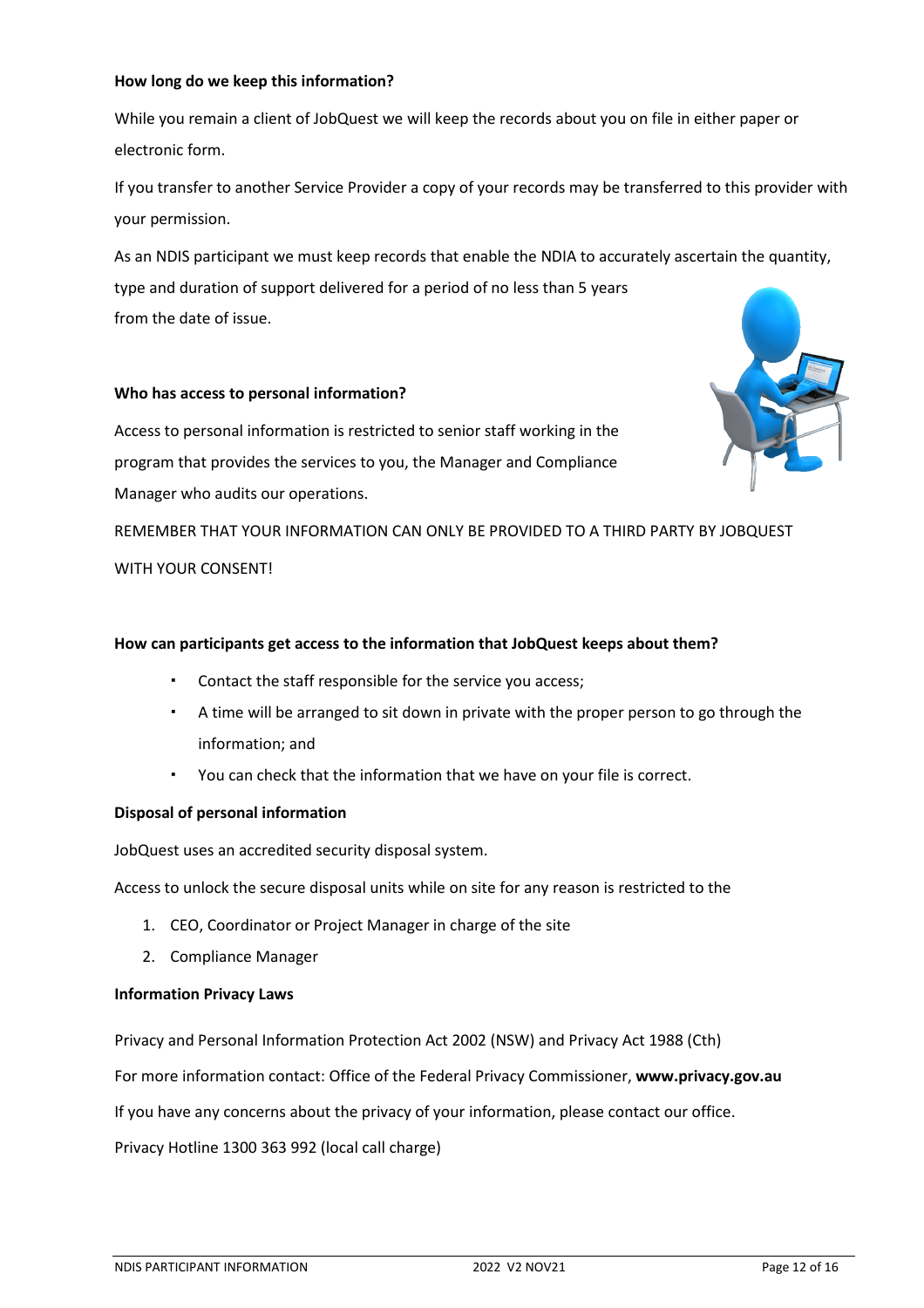# <span id="page-16-0"></span>Frequently Asked Questions

#### <span id="page-16-1"></span>**How can I access JobQuest Home Maintenance services?**

If you already have an NDIS Plan you can contact us directly on the numbers provided on the back page.

If you don't, contact our staff anyway and we will discuss with you about your eligibility and what services might be available to you and ways to get a referral. Your doctor, your friends, your family or other people can also help you to access our services.



NDIS information can be found at [https://www.ndis.gov.au/people-disability.html.](https://www.ndis.gov.au/people-disability.html)

#### <span id="page-16-2"></span>**How much will the service cost me?**

NDIS participants need to allocate funds from their NDIS plan to the following items

- House and/or yard maintenance services which involves \*performing essential house and or yard activities that the participant is not able to undertake.
- House cleaning and other household activities which involves \*performing essential cleaning activities that the participant is not able to undertake.
- Life skills development which involves \*being coached in learning skills you need to enhance your life such as using a computer, a smart phone or the internet, doing household chores and cooking, accessing other services and community events and amenities

JobQuest staff will give you a quote before confirming any job for you. Funds will be allocated to JobQuest for all the services you require from your NDIS Plan Budget. As you use the services, the funds will be paid by the NDIS to JobQuest.

#### <span id="page-16-3"></span>**Am I allowed to choose the worker who does the job?**

It is important to us that you feel confident and comfortable with the workers that provide services to you. We work very hard to ensure that we match the right staff for your job. However, due to factors often outside of our control, it is not always possible to send a particular worker for your job.

#### <span id="page-16-4"></span>**Are all JobQuest workers police checked?**

Yes, workers providing NDIS services, regardless of their position must undertake an NDIS Worker Screening test or a Criminal Record Check and if needed a Working with Children Check depending on their job role. All job roles are risk assessed. Field Workers who work closely with participants are considered the highest risk and must meet the highest standards.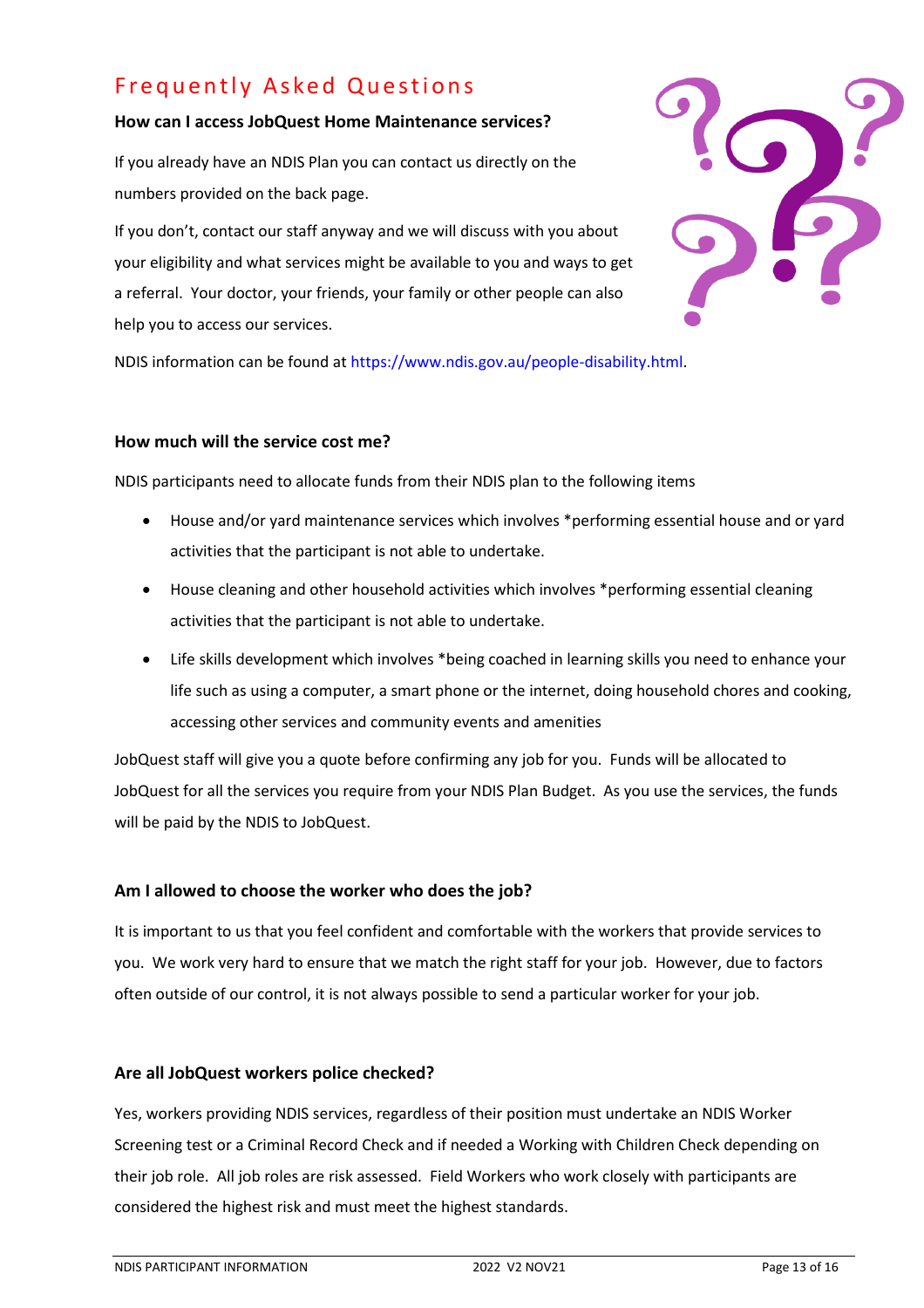#### <span id="page-17-0"></span>**Where do you provide Home Maintenance Services?**

Western Sydney, Blue Mountains, Hawkesbury Hunter Region – Newcastle, Lake Macquarie, Cessnock, Maitland, Port Stephens LGA s Contact the office for specific suburbs or areas. For Sydney, Blue Mountains Regions contact the Girraween office on 8677 8885 For Hunter Region – contact the Project Manager – Helen directly on 0421 220 152.

#### <span id="page-17-1"></span>**Where is your office based?**

JobQuest's has offices at Girraween, Penrith and Newcastle.

#### <span id="page-17-2"></span>**Is JobQuest an certified service?**

Yes, JobQuest is certified under:

- NDIS Quality and Safeguarding Practice Standards as a provider of services under the National Disability Insurance Scheme;
- Aged Care Quality Standards Home Care;
- ISO45001:2018 Work Health and Safety Management Systems; and
- Australian Skills Quality Authority as a Registered Training Organisation.

#### <span id="page-17-3"></span>**Can I change my mind once I start using your services?**

Yes, our services are flexible and designed to reflect your changing needs and requirements. You can cancel any scheduled booking. All we require is **a minimum notice of 2 business days**.

Participants have the right to change service providers at any time. You will need to give notice.

You have the right to change providers at any time. **To cease receiving services from JobQuest and end the Service Agreement, you must give JobQuest 2 weeks' notice**.

#### <span id="page-17-4"></span>**Can you confirm the exact arrival time of your workers?**

We can advise if our workers will be at your place either in the morning or in the afternoon. However, due to factors not under our control (eg weather, traffic, equipment breakdown, etc), we may not be able to promise any specific time that our workers will arrive at your place.

We understand you have other commitments. Our workers may call you before they arrive. They may be able to change their schedule to accommodate your availability.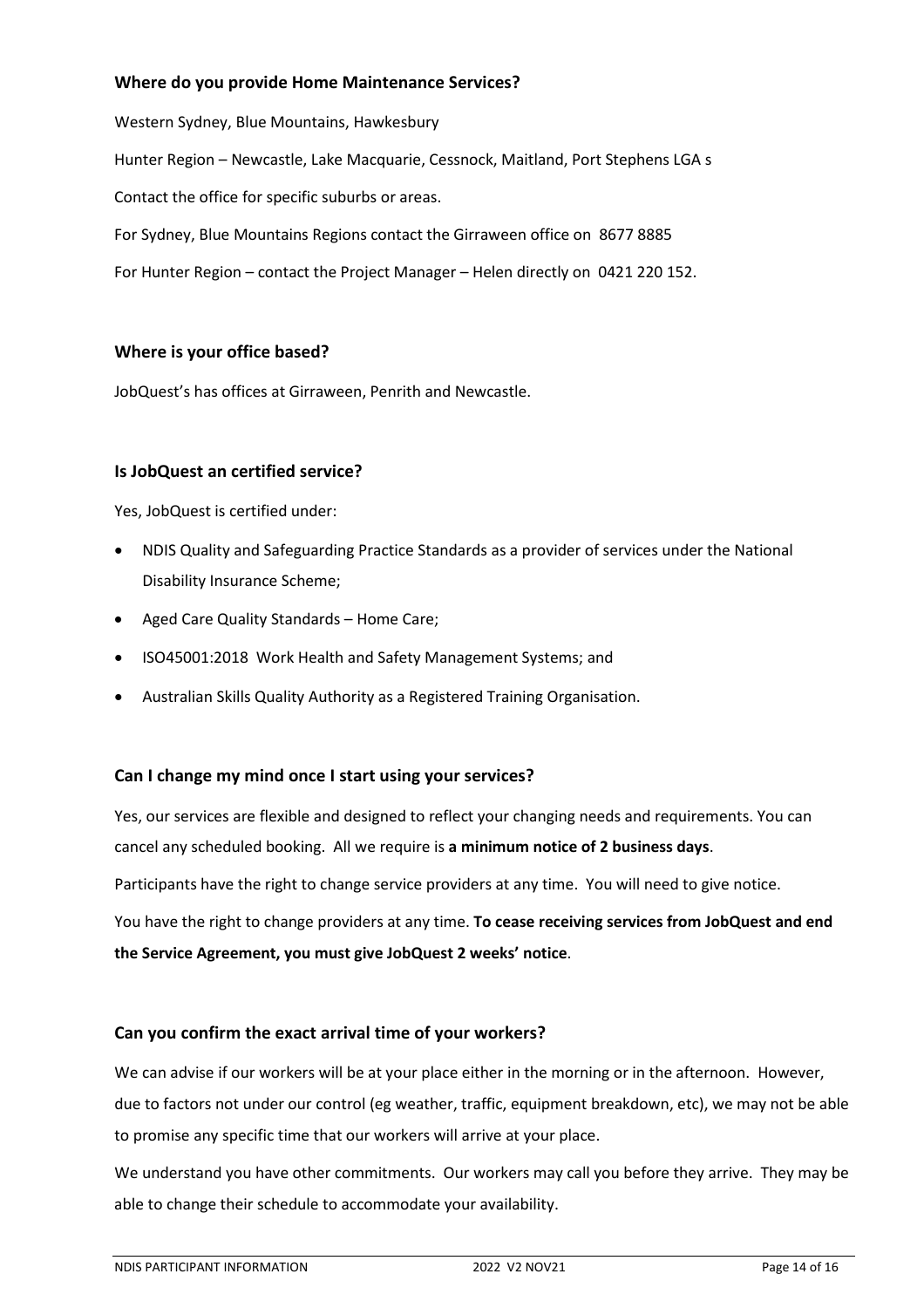Also you can arrange for our workers to do the assigned tasks [such as mowing your lawn] without your being there. Please check with the JobQuest staff when you book the service.

#### <span id="page-18-0"></span>**What if I need to cancel my service?**

Our Field Workers have rosters that we need to give them the week before so they can plan ahead. Because of this you are required to provide at least 2 working days' notice so the rosters can be adjusted. JobQuest may charge up to 90% of the agreed price for the cancelled service from your NDIS Support Plan Budget if you cancel at short notice or fail to attend on the day as agreed and we cannot provide alternative work for the Field Worker.

Breach of this notice requirement may result in the termination of services; but we will work with you to overcome any barriers causing repeated cancellation, and termination of services will only be used as the last resort.

#### <span id="page-18-1"></span>**Why don't you rake up the grass?**

Based on environmental and local council reasons, it is JobQuest's standard practice to mulch lawn clipping back to the lawn.

Mulching the lawn can:

- Improve soil conditions and retention of moisture;
- Provide nutrient to the soil and reduce needs of fertiliser;
- Increase organic matters in the lawn;
- Reduce waste and cost of waste disposal.

We cannot collect clipping in plastic bag or garbage bags;

- Clippings can be put on the garden bed, or on the compost area;
- If clippings have to be disposed of, they can go directly into the green bin, or where no green bin is available, into the red bin;
- Customers will be charged \$38.75 per bag if clippings are is to be removed from the site.
- Talk to the JobQuest office staff on 8677-8885 if you need assistance with this.



If you have any other questions, do not hesitate to contact our office!